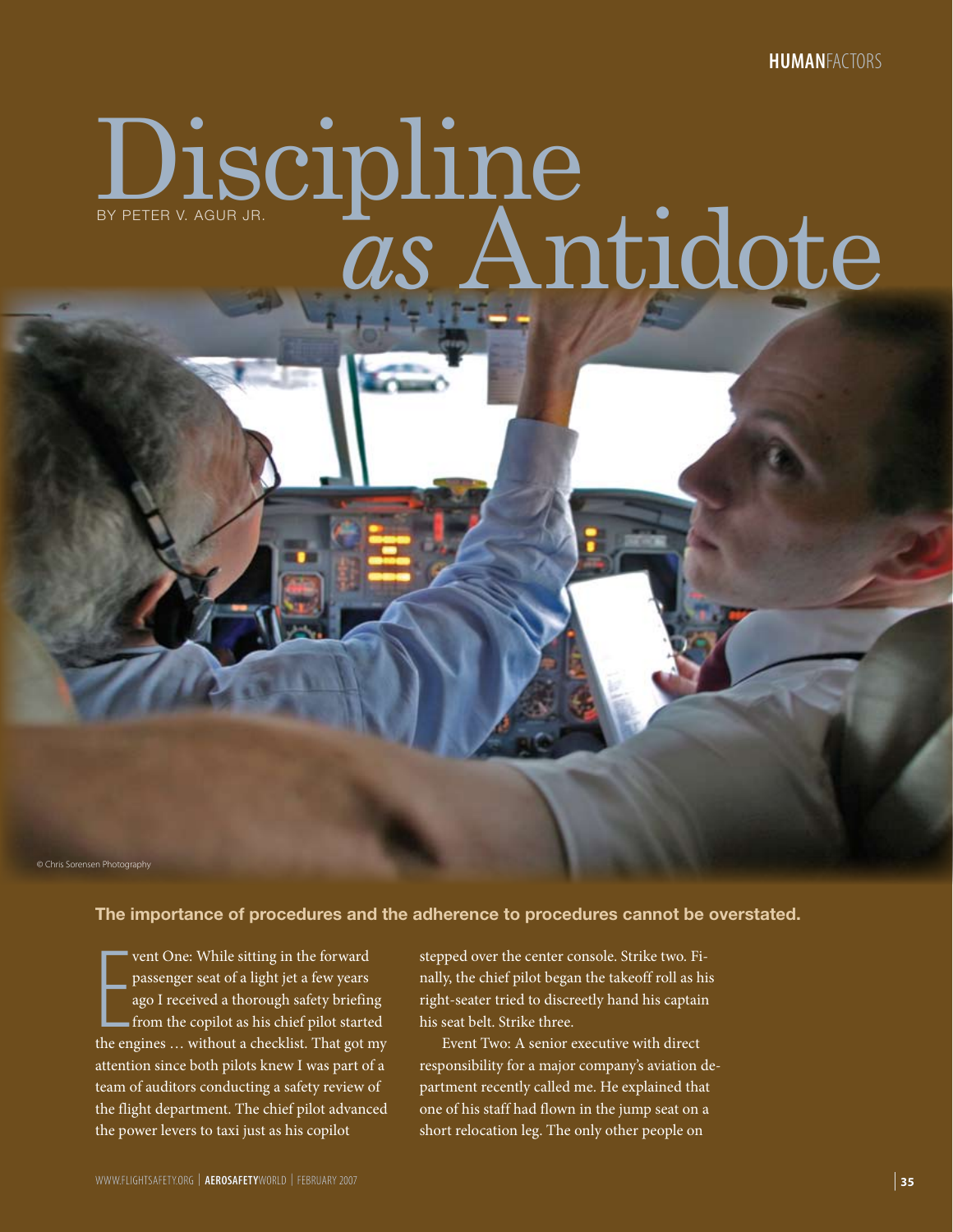# **Human**Factors

board were the crew, including Becky, the flight attendant. Due to the aircraft's light weight, its takeoff and climb performance were especially impressive. Hand-flying the airplane during a steep initial climb-out, the captain looked back at his jump seat passenger and said, "Watch. It really [ticks] off Becky when I do this." The ensuing maneuver could easily be described as aerobatic.

Event Three: Years ago, I was called in at the last minute to fly as copilot for a pop-up charter trip in the company's E-55 Beech Baron. My captain was also our company president and my boss. The customers were three cattle buyers. With two pilots up front, one full-sized passenger was crammed into the kiddie seat in the baggage compartment. My boss taxied out and started the takeoff. Although he had been an F-4 pilot flying in Vietnam, I don't think he had ever handled an aircraft with a center of gravity so far to the rear. Neither had I. The aircraft rapidly began to oscillate in pitch attitude, the excursions getting more violent with each gyration. I called for the controls as we hit the zero-g apex of the next cycle. The aircraft settled down; the stomach of the passenger on the kiddie seat didn't.

These three events are what a friend calls "stupid pilot tricks," but to be more specific I'll use the term PINC, coined by David Huntz-

> inger, the newly installed chief of safety at Korean Air, for Procedural Intentional Non-Compliance. One of the most frequent contributors to aircraft accidents and incidents is PINCs.

PINCs are not always committed in the loose manner of the cited examples. They are often the result of well-meaning pilots trying to do their job but willfully taking risks to achieve what should be the secondary goal,

"completing the mission." These pilots lose sight of their first responsibility: managing risks to ensure safe outcomes. However, when your efforts to get there include fudging the rules, you do raise risks.

PINCs raise risks, and there are a lot of PINCs happening out there every day. But if you are in a position to *do* so, you can take a straightforward series of steps that are critical to prevent PINCs in your organization: (1) gain commitment, (2) budget and develop the resources and (3) ensure performance management.

### **Gain Commitment**

Everyone *says* they want safety. But if there were never a gap between mouth and movement there would be no PINCs. We all learn early in life about the two sets of rules to live by: the formal rules — written or stated — and the "real" rules — those the game is actually played by. When there is a significant difference between the two, the "real" rules become the standard. The solution is to establish and maintain a universal commitment to the formal rules — that is, flight operations manuals, policies, procedures, etc. That emphasis must start at the very top of the organization.

If the chief executive officer (CEO) of your organization is truly committed to safety, your safety program is set up to succeed. A safetycommitted CEO knows a PINC is grounds for severe repercussions, whether it is perpetrated by a technician, a scheduler, a flight crew or a senior passenger. A safety-committed CEO is your chief enforcement officer. Anything less leaves the door open for informal rules and resultant PINCs.

I've only met one executive who deliberately pushed his crews to be unsafe. He raced offshore powerboats and climbed mountains for fun, and he allowed his sense of risk management to be totally skewed by his personal comfort with and affection for adrenalin. The only way to get through to him was by getting personal, pointing out that his children were being put at risk, too. His initial response was

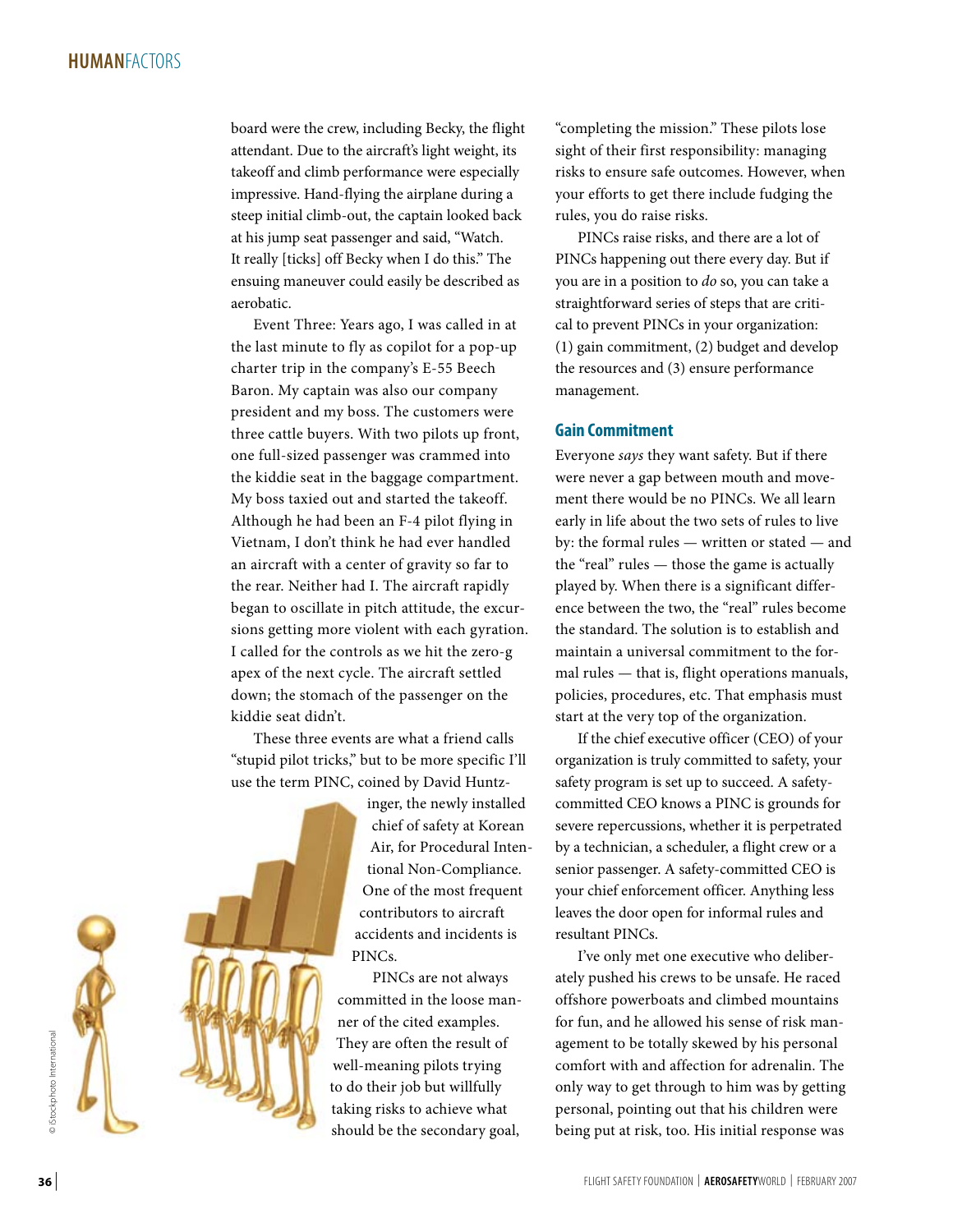anger, but in the end his informal rules were realigned with more traditional policies and procedures.

The commitment from top management allows you to expect appropriate behaviors from passengers and service providers alike. No PINCs are permitted, period. With that understanding as a starting point, it becomes the aviation manager's responsibility to get the necessary resources into play.

### **Budget and Develop Resources**

Aviation professionals tend to be highly service-oriented. They naturally push themselves and their equipment to get the job done, so it is critically important that their leaders and managers give them the right resources. If the service delivery team doesn't have the right resources, they will stretch the ones they have to make the customer happy. The results of these heroic efforts populate accident investigation files. Even a well meaning crew can be sorely tempted to commit a PINC rather than disappoint their passengers.

The most important resources are enough people, time and equipment to do the job. Also required are the guidelines for using them — effective policies, standards and procedures. Those policies, standards and procedures are critical in ensuring the quality and continuity of organizational and individual performance, and the avoidance of PINCs.

Some aviation managers say vague policies and procedures create the flexibility they need to get the job done. Wrong! That approach sends a loud and clear message: safety is a variable, service is an absolute. That sets the stage for people to push. Lives are lost and hillsides are littered with aircraft wreckage as a result of crews pushing. Weak policies and procedures send the wrong message.

On the other hand, standard operating procedures (SOPs) also must establish clear guidelines for the use of judgment in a way that continues to assure safety while being flexible enough to adjust to unique service needs. Some aviation managers make a case for absolute

SOPs that leave no wiggle room for judgment. They are the enforcers, unwilling to take responsibility for using common sense. Overly rigid guidelines prevent the use of common sense to get the job done safely.

If you expect your folks to make informed and collaborative decisions that are biased to the safe side, it is critical to have a comprehensive set of operational policies, standards and procedures. Once those are in place, it is up to the team to perform … top to bottom.

### **Performance Management**

Commitment and resources are the foundation of a safe operation, but it is how they are applied, how the task is performed, that determines whether the job is done safely or not. Actual movement must unerringly match the description.

Since safety starts at the top, your operational managers must not only be the champions of proper performance, they must be the models. "Do as I say, not as I do" is not an option.

Even as these mid-level leaders set the example, operational managers must also constantly catch people doing things right. They must routinely praise folks for taking the time and care to follow and implement proper procedures. That praise is best given publicly. In doing this, they are creating a culture of co-responsibility. Co-responsibility is basic to effective crew resource management. Each member is co-responsible for the rest of the team's performance. Everyone is a partner in performance. This applies in ground and scheduling operations, too.

From a managerial perspective, each PINC event deserves unique attention and action. There are a few things to consider:

- A PINC is a deliberate violation of an established policy, standard or practice.
- A PINC often raises risks.
- A PINC perpetrator is likely to commit future PINCs.